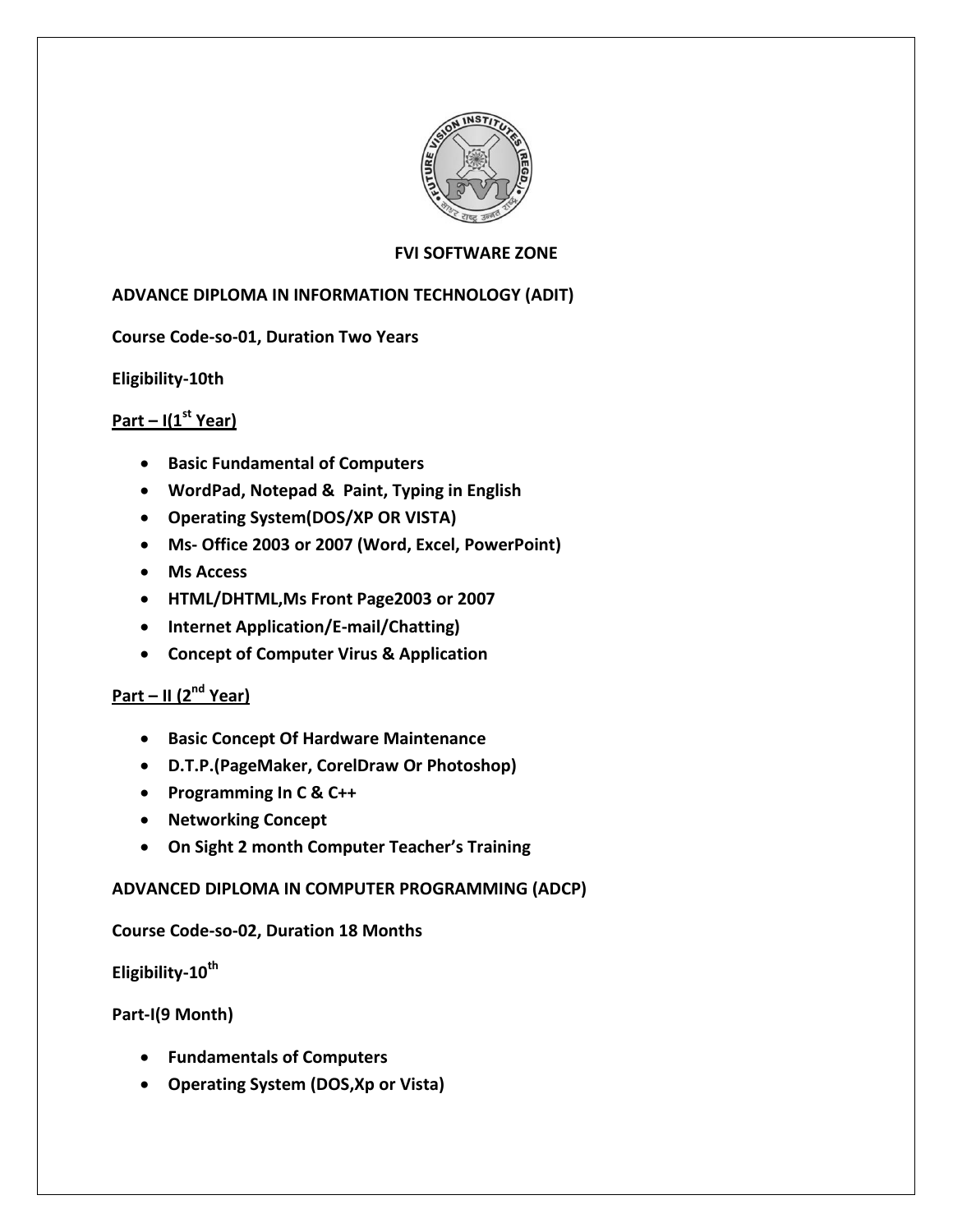- **MS-Office 2003 ( WORD, EXCEL POWERPOINT)**
- **Ms ACCESS**
- **C,c++ programming**

**Part-II (9 month)**

- **HTML/DTHML**
- **Ms. Front page 2003**
- **D.T.P ( Photoshop, Coral Draw, Page Maker)**
- **Introduction of Internet**

**ADVANCE DIPLOMA IN COMPUTER APPLICATION AND PROGRAMMING (ADCAP) Course Code-so-03, Duration 12Months**

**Eligibility-10th** 

- **Fundamentals of computers**
- **Operating system (Dos, Xp Or Vista)**
- **Ms. Office 2003 ( WORD, EXCEL POWERPOINT)**
- **Concepts of C programming**
- **D.T.P ( Photoshop, Coral Draw, Page Maker)**
- **Introduction of Internet, Project**

**POST GRADUATE DIPLOMA IN INFORMATION TECHNOLOGY (PGDIT) Course Code-SO-04, Duration 18 Months**

**Eligibility-Graduate** 

- **Fundamentals of computers**
- **Operating system (Dos, Xp Or Vista)**
- **Ms. Office 2003 ( WORD, EXCEL POWERPOINT)**
- **HTML/DTHML**
- **Concepts of C programming**
- **D.T.P ( Coral Draw, Page Maker)**
- **Introduction of Internet, Project**

# **ADVANCE DIPLOMA IN OFFICE AUTOMATION (ADOAP) Course Code-SO-05, Duration 12 Months**

**Eligibility-10th** 

**Fundamentals of computers**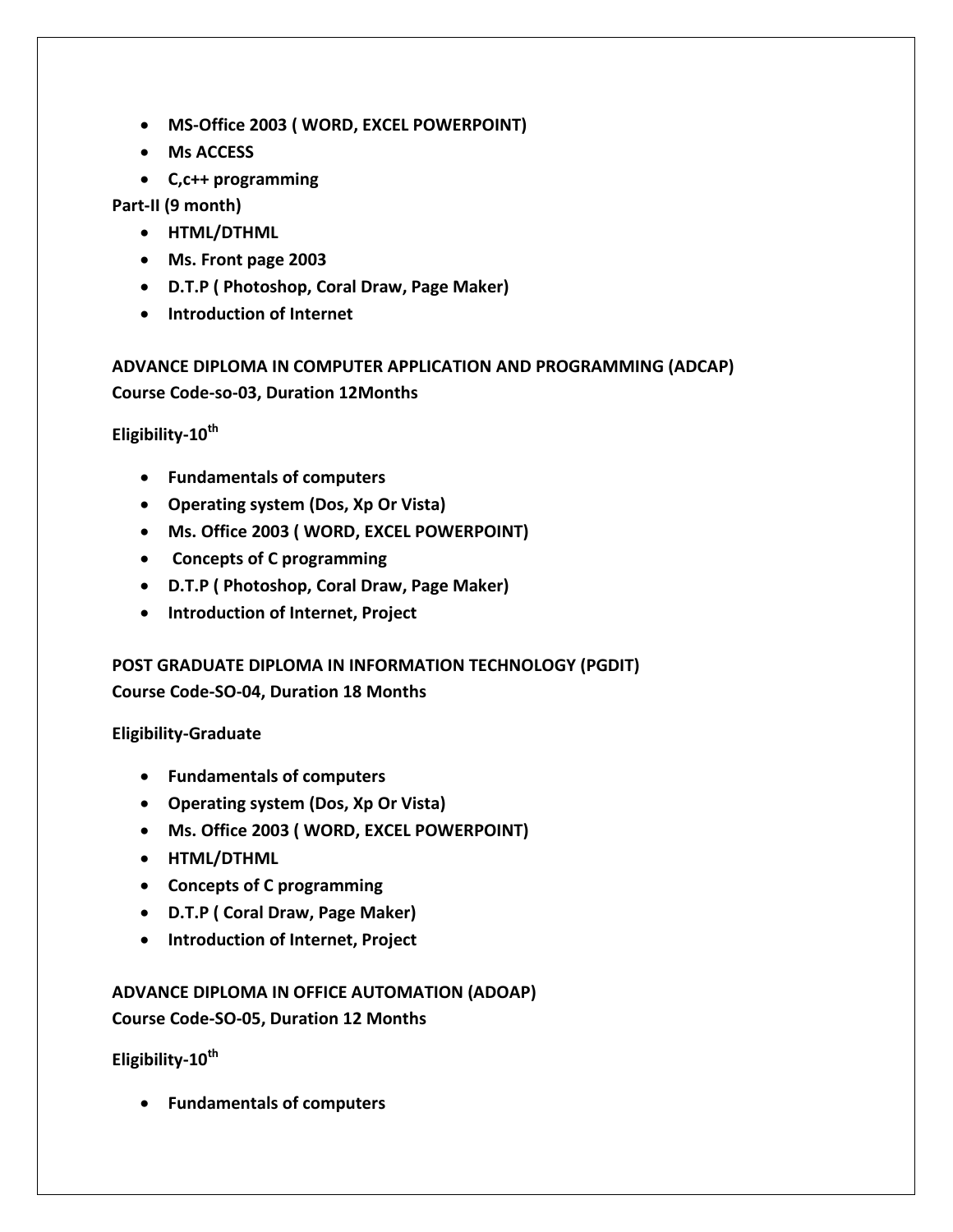- **Operating system (Dos, Xp Or Vista)**
- **Ms. Office 2003 ( WORD, EXCEL POWERPOINT)**
- **Page Maker**
- **Corel draw**
- **Photo- shop**
- **D.T.P ( Coral Draw, Page Maker)**
- **Introduction of Internet, Project**

**DIPLOMA IN COMPUTER APPLICATION (DCA) Course Code-so-06,**

**Duration Six Months**

**Eligibility-10th** 

- **Fundamentals of computers**
- **Operating system (Dos, XP Or Vista)**
- **Ms. Office 2003 or Office 2007 ( WORD, EXCEL POWERPOINT)**
- **Page Maker**
- **Photoshop**

**DIPLOMA IN BASIC PROGRAMMING (DBP)**

**Course Code-so-07,**

**Duration Six Months**

**Eligibility-10th** 

- **Fundamentals of computers**
- **Operating system (Dos, Xp Or Vista)**
- **Ms. Office 2003 ( WORD, EXCEL POWERPOINT)**
- **C programming, Concept of c+ + Programming**
- **Internet(Networking/TCP/Client Server/IP/Web Server)**

**DIPLOMA IN D.T.P. Course Code-S0-08,**

**Duration Six Months**

**Eligibility-10th**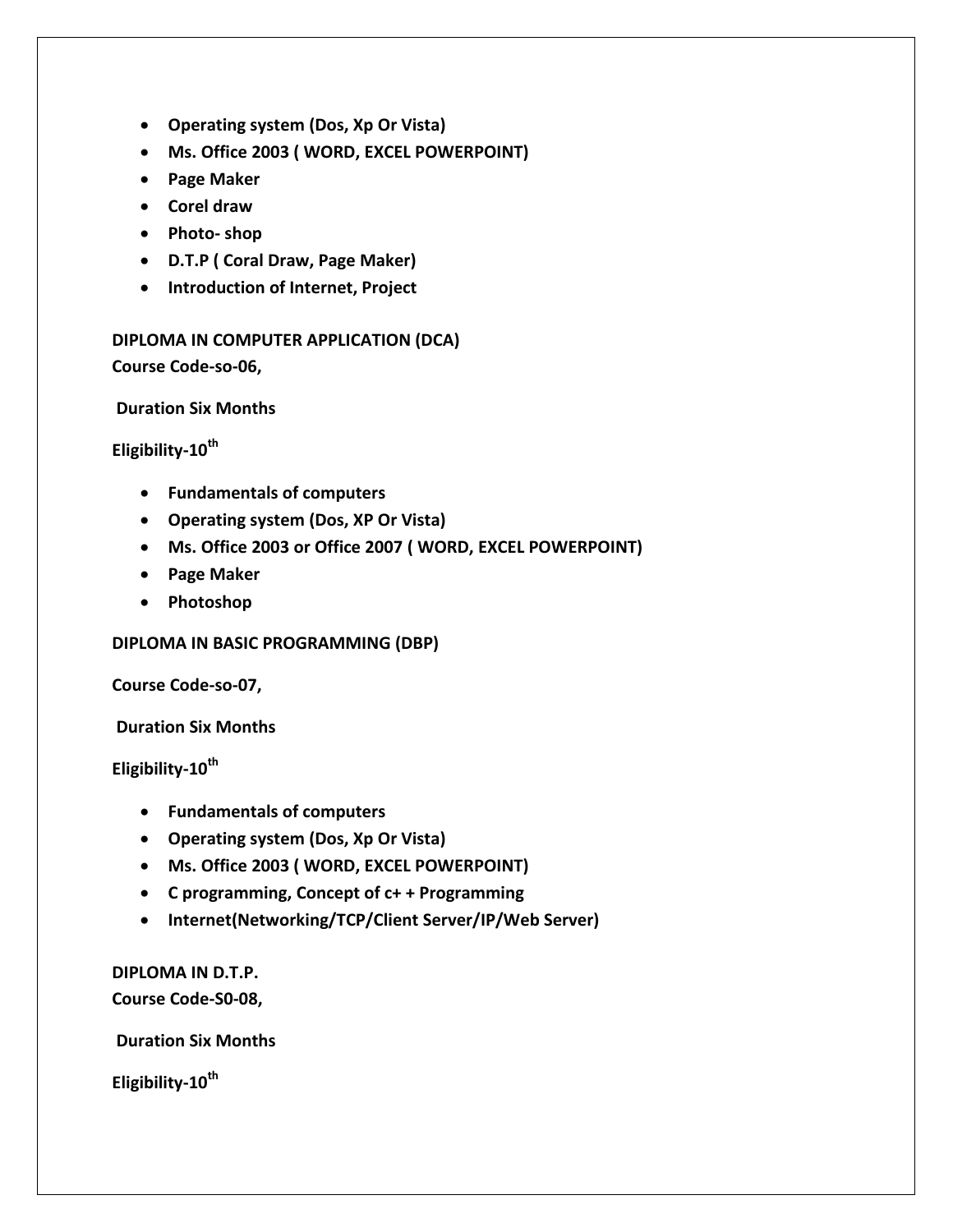- **Fundamentals of computers**
- **Operating system (Dos, Xp Or Vista)**
- **Page Maker**
- **Corel draw**
- **Photo- shop**
- **•** Scanning

#### **CERTIFICATE IN OFFICE AUTOMATION**

**Course Code-so-09 ,**

**Duration Three Months**

**Eligibility-10th** 

- **Fundamentals of computers**
- **Operating system (Dos, Xp Or Vista)**
- **Ms. Office 2003 ( WORD, EXCEL POWERPOINT)**

## **CERTIFICATE IN OFFICE AUTOMATION / DATA ENTRY (120 HOURS)**

**Duration 120 HOURS**

**Eligibility-10th** 

- **Fundamentals of computers**
- **Operating system (Dos, Xp Or Vista)**
- **Ms. Office 2003 ( WORD, EXCEL POWERPOINT)**

**Course Code-so-09 ,**

**Duration Three Months**

**Eligibility-10th** 

- **Fundamentals of computers**
- **Operating system (Dos, Xp Or Vista)**
- **Ms. Office 2003 ( WORD, EXCEL POWERPOINT)**

**CERTIFICATE IN FINANCIAL ACCOUNTING**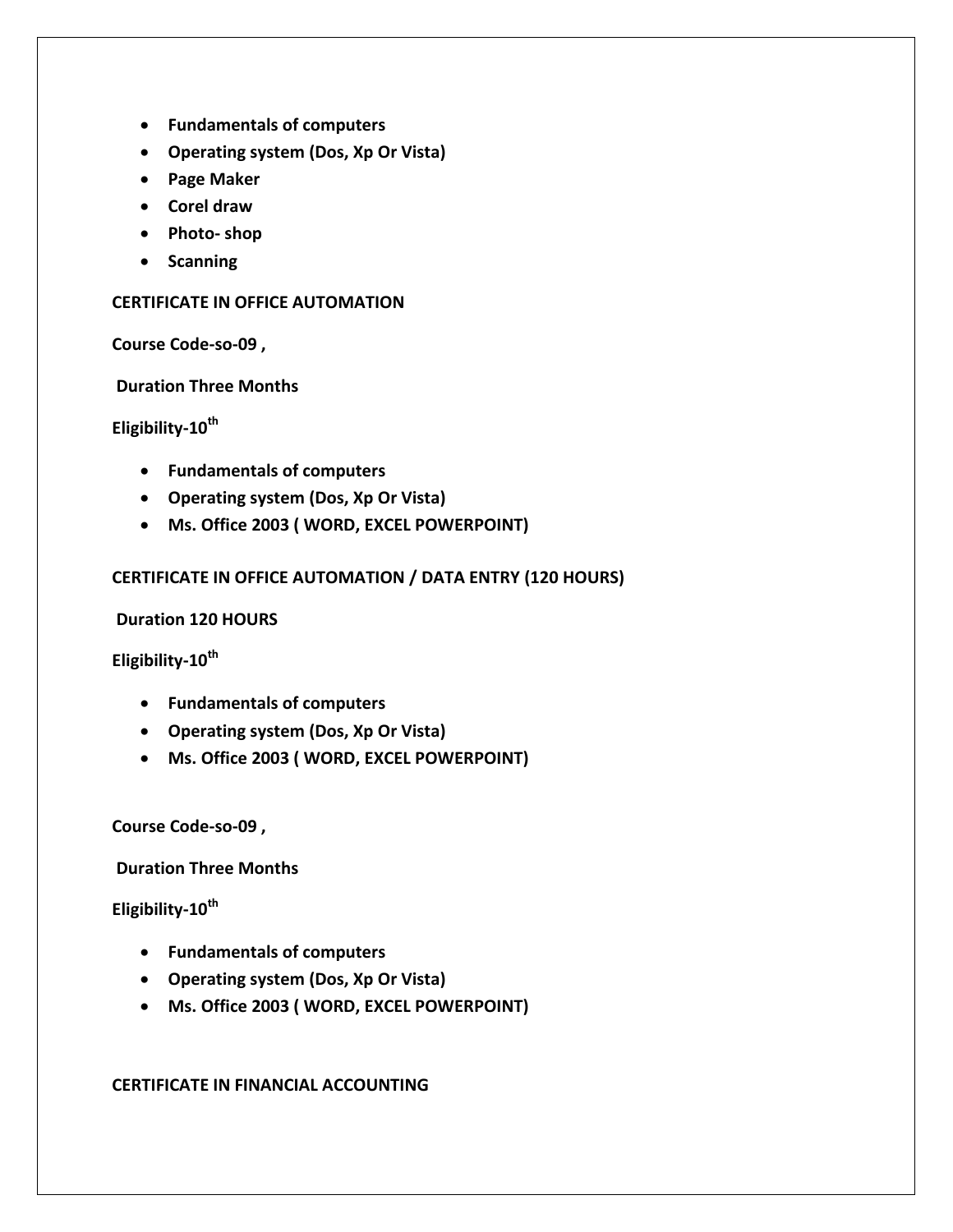**Course Code-so-10 ,**

**Duration Three Months**

**Eligibility-10th** 

- **Fundamentals of computers**
- **Operating system (Dos, Xp Or Vista)**
- **Introduction Of Manual Accounting**
- **Tally**

**ADVANCE COURSE**

**Course Code-so-11 ,** 

**Duration Three to Six Months**

#### **CERTIFICATE IN ADVANCE COURSE**

- **C ,C++ programming**
- **Multimedia**
- **Visual basic & oracle**
- **Auto cad**
- **Web page designing**
- **Photoshop & digital designing**
- **Certificate in coral draw & coral photo paint**

**CERTIFICATE FOR HOUSEWIFE'S/GIRLS Course Code-so-12 ,** 

**Duration Three Months**

**Eligibility-10th** 

- **Fundamental of computers**
- **WordPad**
- **Ms. Office 2003 ( WORD, EXCEL POWERPOINT)**
- **Internet**
- **Overview of multimedia operation**
- **DIPLOMA IN DATA ENTRY OPERATOR**

**(DEO)**

**Course Code-so-13 ,**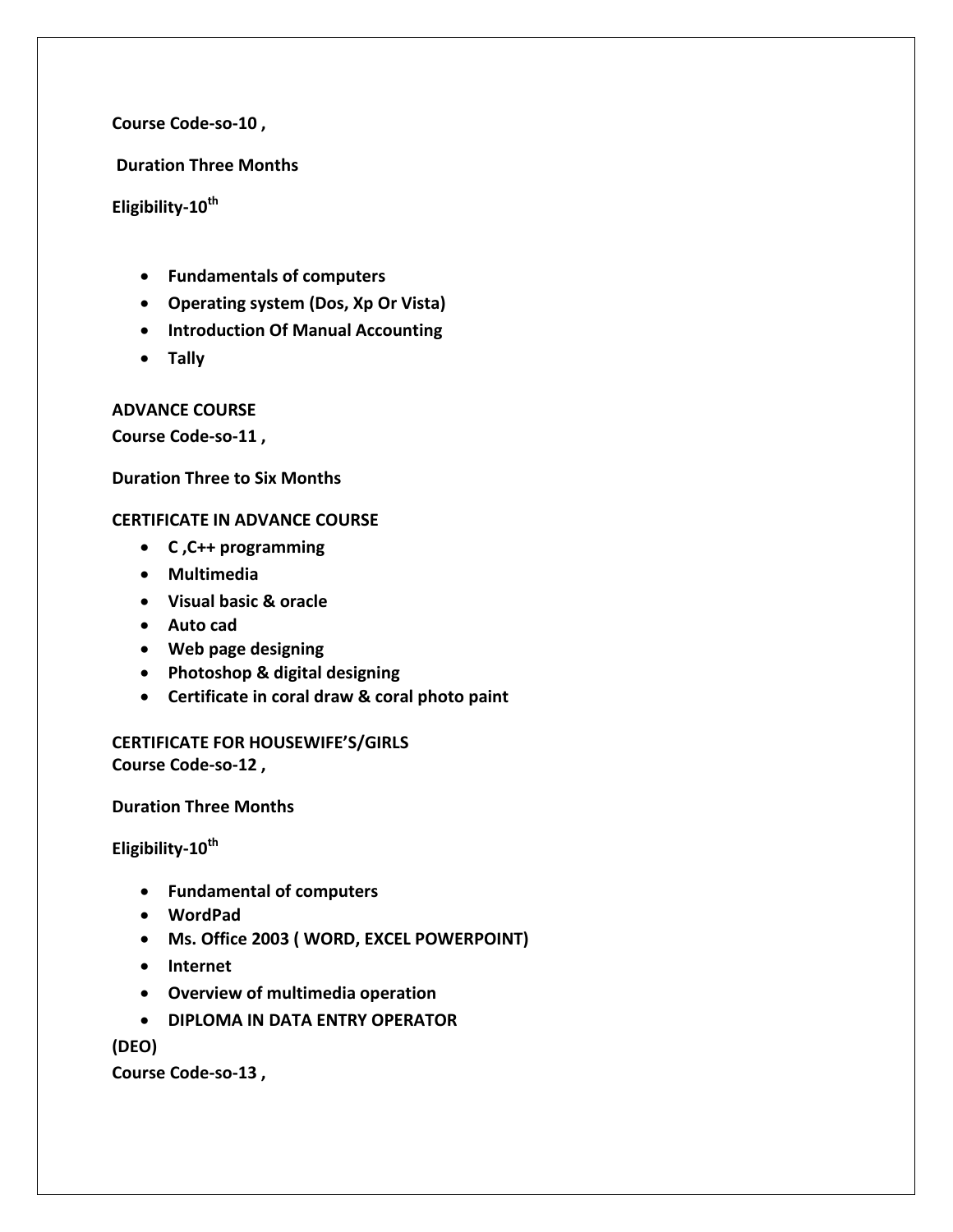## **Duration Six Months**

# **Eligibility-10th**

- **Fundamentals of computers**
- **Operating system (Dos, XP Or Vista)**
- **Ms. Office 2003 or Office 2007 ( WORD, EXCEL POWERPOINT)**
- **Page Maker**
- **Internet**



## **FVI HARDWARE & NETWORKING ZONE**

## **ADVANCE DIPLOMA IN COMPUTER HADWARE & SOFTWARE TECNOLOGY (ADCHST)**

**Course Code- HA-01 , Duration 18 Months**

**Eligibility- 10th** 

## **PART-I**

- **Basic fundamental of computer Hardware & Software**
- **Operating system WIN 95/98/2000/2003 SERVER/ME/XP/VISTA**
- **Ms-word, Excel, PowerPoint**
- **Ms access , HTML**
- **Study of analog Electronics & Digital Electronics**
- **Electronic Current, Voltage, Integrated Circuit, Define conductors, Insulators, Semi Conductors and Function of Electronics Components**
- **Use of Multimeter, Soldering etc.**
- **Introductions to Microprocessors 8085**
- **Types of memory**
- **Study of computer Hardware & Peripherals**
- **Motherboards, Intel Processors, Amd Processors, Memory**
- **Laser Printer, Scanner of web camera etc.**

#### **PART-I I**

**Installation of all types of OS & Application Software**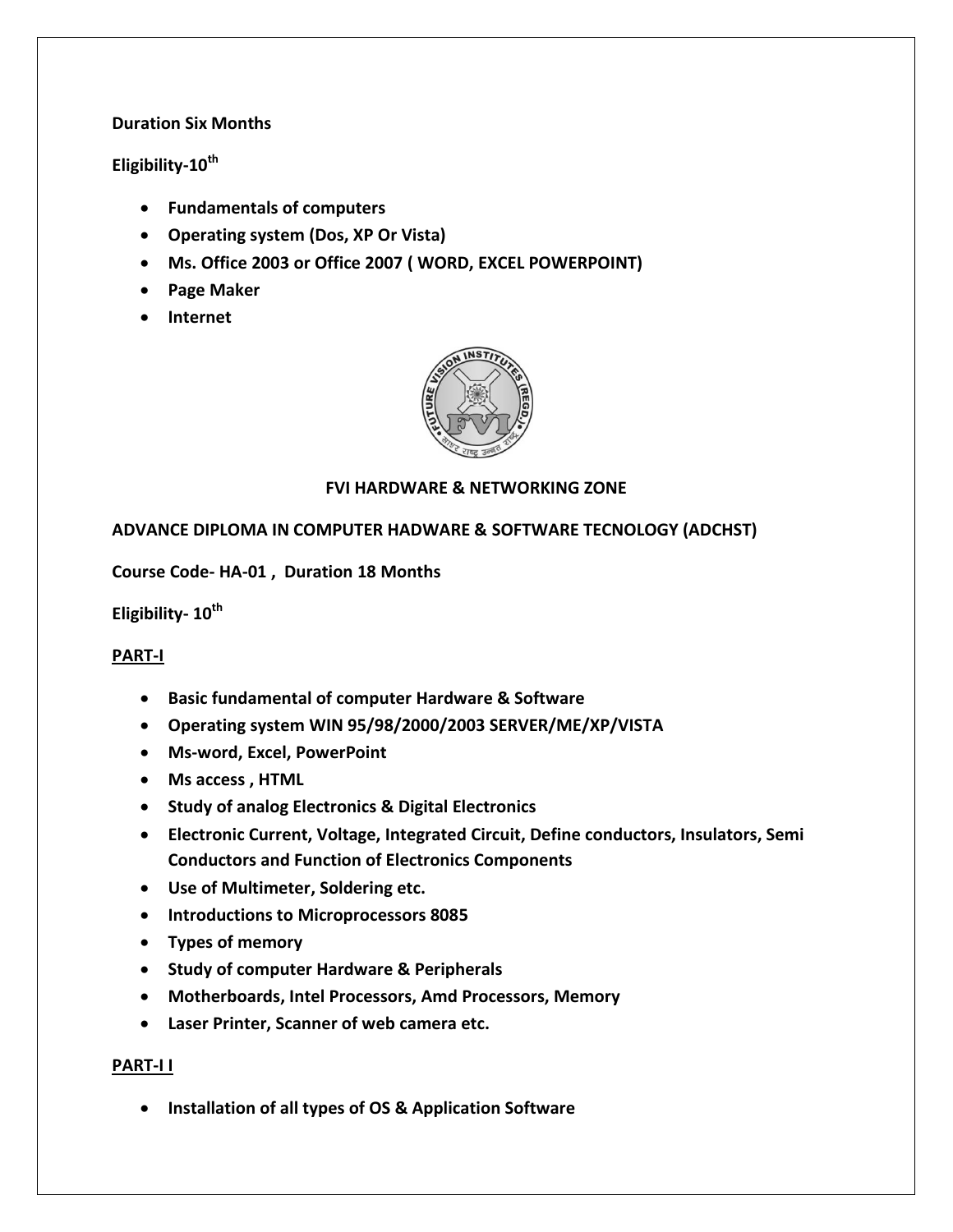- **PC Maintenance, Upgrading & Troubleshooting**
- **Assembling & Disassembling of computer**
- **Study of Multimedia, Sound card**
- **Study of CD – ROM, speaker phone etc.**
- **Internet, Installation of Internet Browser Program.**
- **Computer Virus & Antivirus Utilities**
- **•** Study of Networking
- **Types of Networking, Peer to Peer**
- **Client Server Based, Networking Topologies**
- **Protocols**
- **Networking Devices**
- **Networking Operating Systems**
- **Networking Cable, Networking Troubleshooting**
- **Programming Languages C & C+ +**
- **Visual Basic**

## **ADVANCE DIPLOMA IN COMPUTER HARDWARE & NETWORKING (ADCHN)**

#### **Course Code- HA-02 , Duration 18 Months**

**Eligibility- 10th** 

#### **PART-I**

- **Electronics Basics**
- **Master In Different Operating System Dos/Win95/98/2000/me/Xp**
- **Introductions to Microprocessors 8085**
- **Introductions Keyboards, Mouse, Printer, Monitor, SMPS**
- **Modem, UPS, CVT, Optical & Multimedia Devices**
- **Introduction to connectors, CPU, BIOS, Cable & BUS,**
- **I.O. Port, Memory, RAM, Cache, ROM, Advance COMS setup,**
- **Hard Disk Partitioning,**
- **File System Concept's**
- **Installation of CD Drive in Dos**
- **Installation of WIN 95/98/2000/2003 SERVER/ME/XP/VISTA**
- **Introduction to device Manager, Intel Processors**

#### **PART-II**

**Assembling & Disassembling of PC**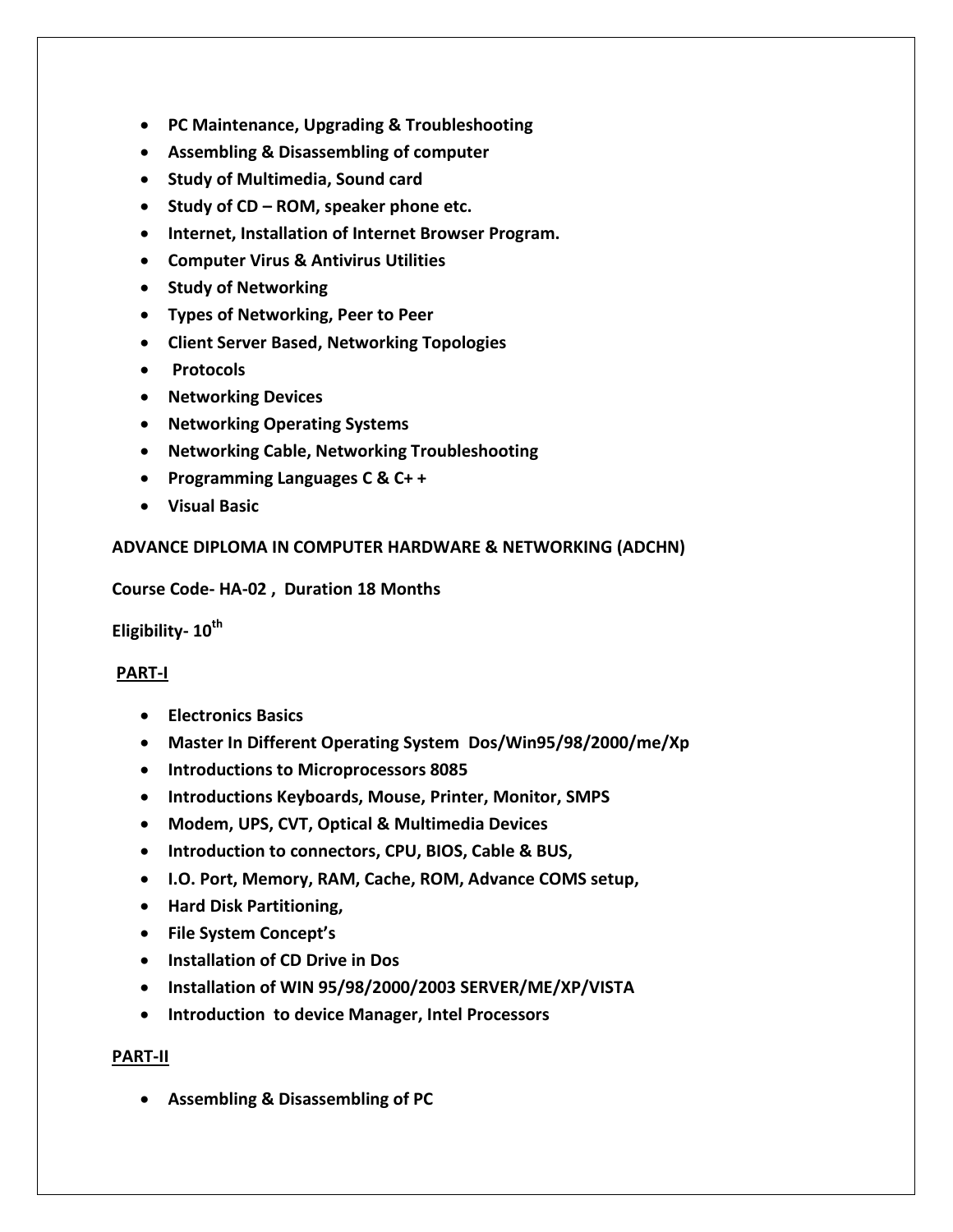- **PC Maintenance, Upgrading & Troubleshooting**
- **Study of computer Virus, Antivirus**
- **Making Of Ghost Image's**
- **Installation of Different Devices**
- **Installation Of Utility Software's**
- **Basic & Introduction Of Networking**
- **LAN & WAN**
- **Networking Topology Star, Ring, Mesh, Mixed**
- **LAN Access Method**
- **Networking Media Bounded, Unbounded, Networking**
- **Architecture Internet, Arc Net**
- **Networking Component Networking Card Cable**
- **Connector**
- **HUB, Switches**
- **Networking Operating systems NT Linux, Novell, Networking**
- **Model peer to peer, Client Server, Networking Cabling**

**DIPLOMA IN COMPUTER HARDWARE & SOFTWARE TECHNOLOGY (DCHST)**

**Course Code- HA-03 , Duration 12 Months**

**Eligibility- 10th** 

- **Basic Fundamental of computer hardware & software**
- **Installation of WIN 95/98/2000/2003 SERVER/ME/XP/VISTA**
- **Software Application MS – Word, Excel, PowerPoint**
- **MS Access**
- **Basic of Analog & Digital Electronics**
- **Computer Hardware & peripherals**
- **PC Maintenance, Upgrading & Troubleshooting**
- **Assembling & Disassembling of Computer**
- **Multimedia, Installation of software**
- **Internet, Installation of Internet Browser Program**
- **Computer Virus, Antivirus Utilities**
- **Networking concept, types of Networking**
- **Networking Device, OS or Troubleshooting**
- **Programming Languages C & C + +**

**ADVANCE DIPLOMA IN HARDWARE TECHNOLOGY (ADHT)**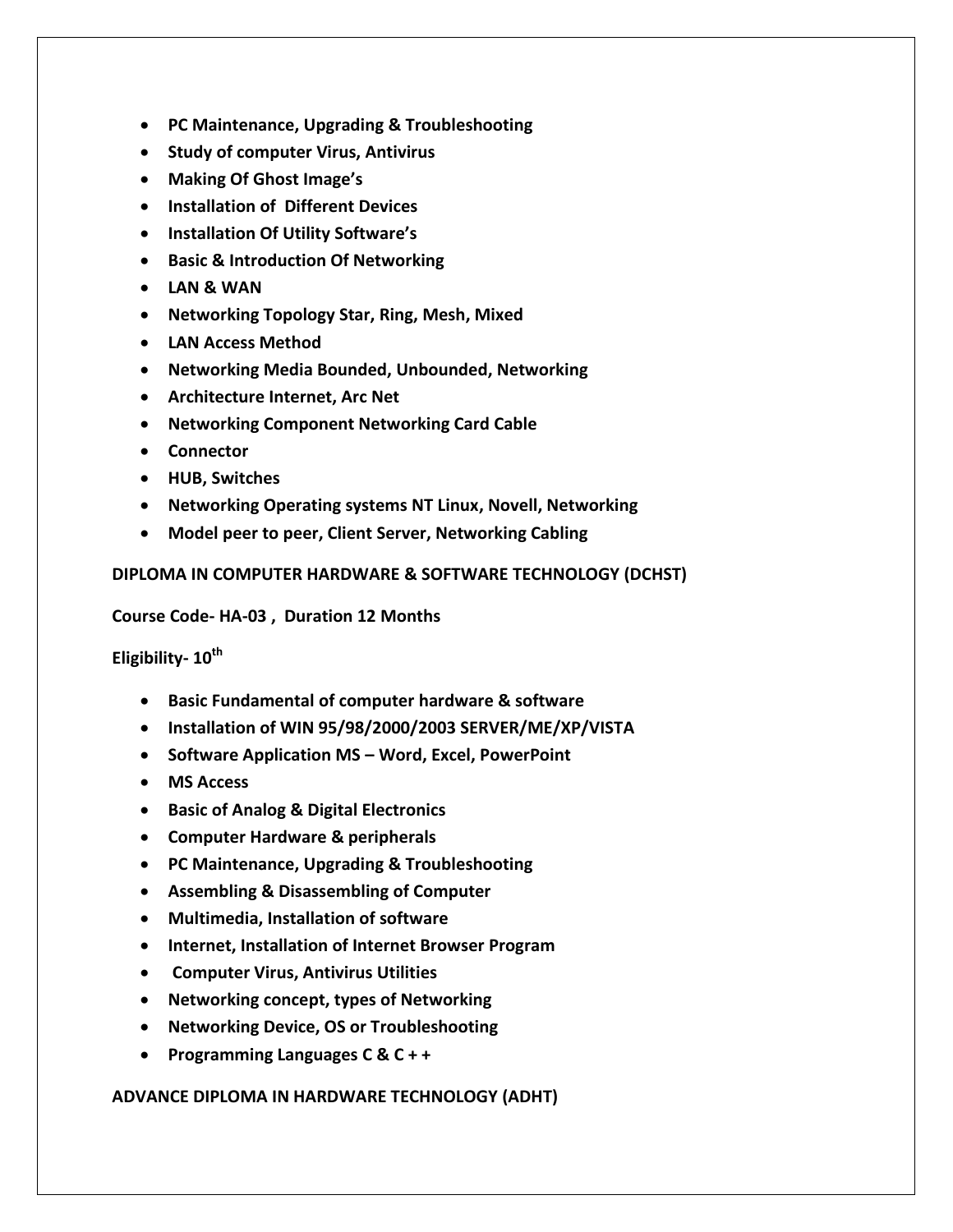#### **Course Code- HA-04, Duration 12 Months**

### **Eligibility- 10th**

- **Basic fundamental of computer Hardware & software**
- **Basic Electronics & Its Structure**
- **Define Electrical Current, Voltage, Conductors, Insulators, Semiconductors**
- **Integrated Circuit, Electronics Components**
- **Microprocessors 8085**
- **Memory & Its types**
- **Computer Boot Processing & MS DOS commands**
- **Creating Hard Disk Partition**
- **Installation Of Operating system & software**
- **Assembling & disassembling of PC**
- **PC Maintenance, Upgrading & Troubleshooting**
- **Installation of Modem Driver & Its use, system Tools**
- **Internet surfing & Installation of internet, Browser Programmers**
- **Computer Virus, Antivirus Utilities, Virus Free system**
- **Introduction of Inkjet Printer, Scanner, Web Camera, Multimedia sound card, CD – Rom, Speaker, Microphone**
- $\bullet$

#### **DIPLOMA IN COMPUTER HARDWARE (DCH)**

**Course Code- HA-05 , Duration Six Months**

- **Basic Fundamental of Hardware**
- **Basic of Analog Electronic & Digital Electronic**
- **Microprocessors 8085**
- **Memory & Its types**
- **Assembling & disassembling of PC**
- **PC Maintenance, Upgrading & Troubleshooting**
- **Installation of WIN 9x/2000/2003 SERVER/ME/XP/VISTA**
- **Introduction of Inkjet Printer, Scanner, Web Camera, Multimedia sound card, CD – Rom, Speaker, Microphone**
- **Using Ghost, Recovery software**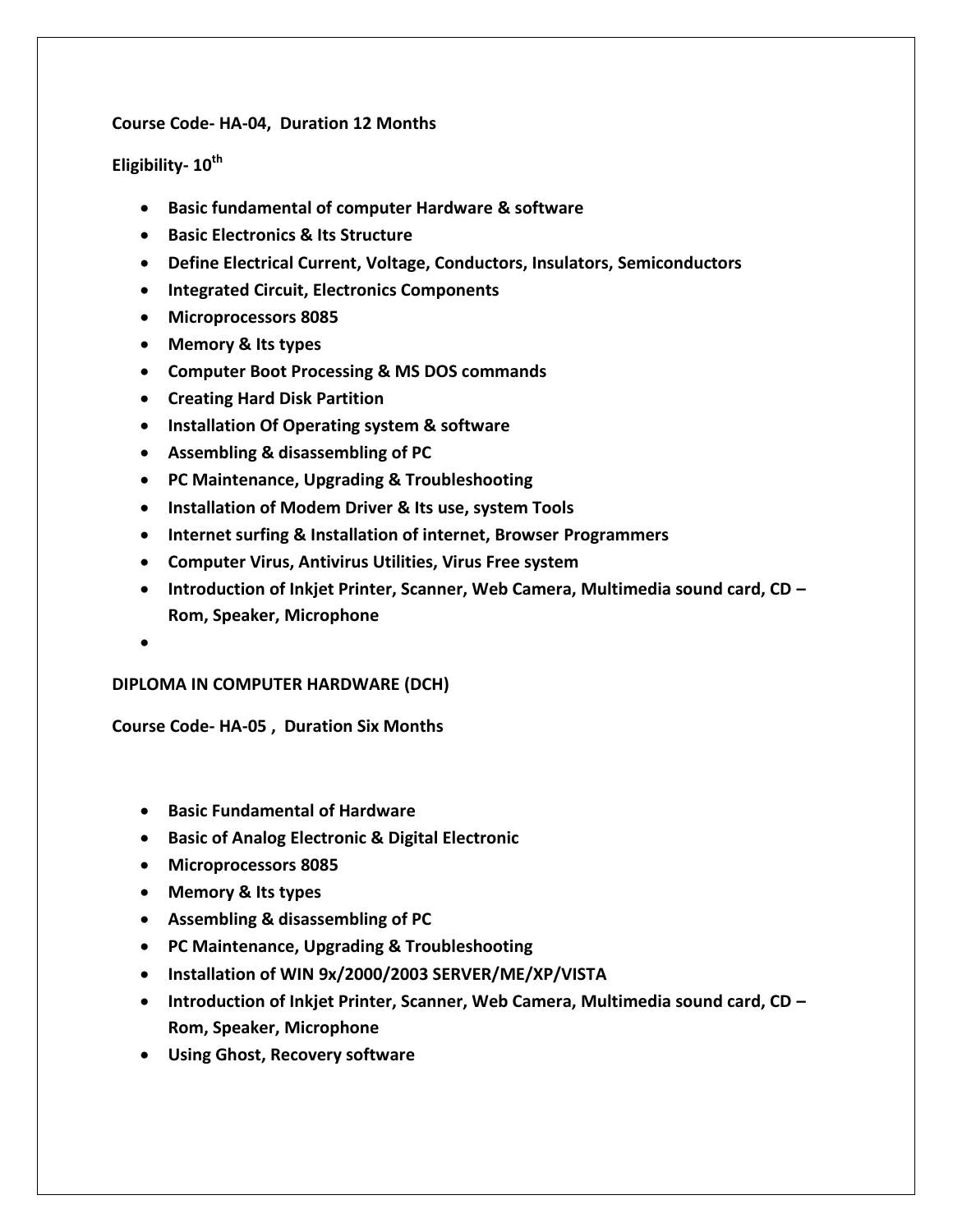### **DIPLOMA IN COMPUTER NETWORKING (DCN)**

#### **Course Code- HA-06 , Duration 18 Months**

# **Eligibility- 10 th**

- **Introduction & basic of networking**
- **Why networking is necessary**
- **LAN & WAN networking topology star, ring, mesh ,mixed**
- **LAN access Method**
- **Networking medias bounded, unbounded**
- **Networking architecture Ethernet arc net**
- **Networking component networking card cable, connector , hub , switches**
- **Networking Operating systems NT Linux, win2003 server, Peer to peer, Client Server, Networking Cabling**

#### **DIPLOMA IN COMPUTER HARDWARE & MAINTENANCE (DCHM)**

#### **Course Code- HA-07 , Duration Six Months**

### **Eligibility- 10th**

- **Computer based management information**
- **Computer hardware modelers**
- **Principles of hardware**
- **Assembling & Disassembling of Computer**
- **Installation of WIN 95/98/2000/2003 SERVER/ME/XP/VISTA**

#### **CERTIFICATE IN PC ASSEMBLING & HARDWARE (CPAH)**

**Course Code- HA-08 , Duration Three Months**

- **Computer based management information**
- **Computer hardware modelers**
- **Principles of hardware**
- **Assembling & Disassembling of Computer**
- **Installation of WIN 95/98/2000/2003 SERVER/ME/XP/VISTA**
- **System software's hardware Troubleshooting**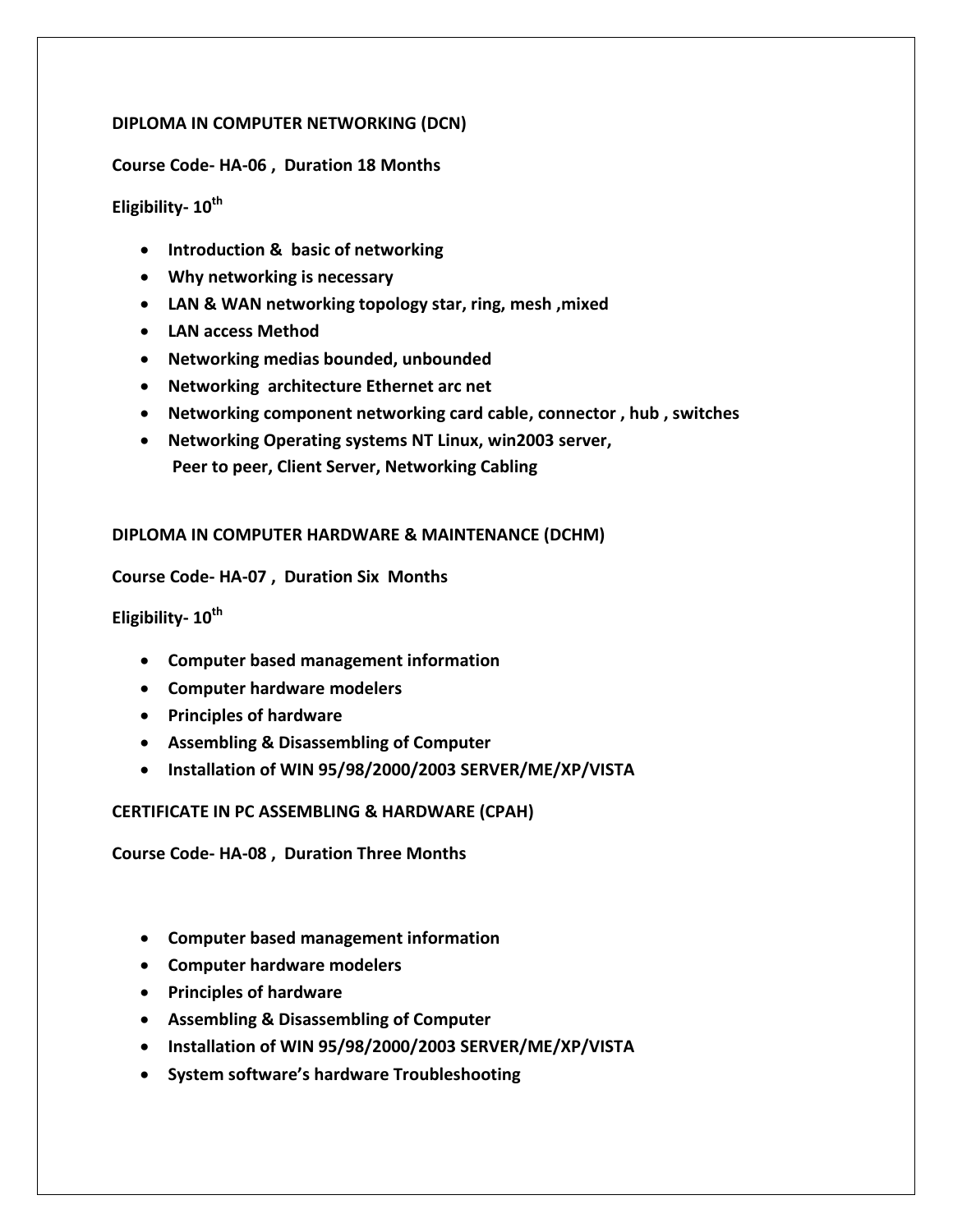#### **CERTIFICATE IN COMPUTER HARDWARE & PERIPHERAL (CCPH)**

**Course Code- HA-09 , Duration Three Months**

- **•** Study of computer system
- **Study of address bus, data bus, control bus**
- **Study of INTEL,PENTIAN,PROCESSOR-486/CYRIX/CELERON**
- **Concept of memory**
- **Installation of WIN 95/98/2000/2003 SERVER/ME/XP/VISTA**
- **Installation motherboard**
- **Installation display /keyboard/mouse**
- **Installation Cd-Rom/DVD-Writer**
- **Installation Monitor, Modem**
- **Installation Printer**



#### **FVI COMPUTER TEACHER TRANING**

**Eligibility- 12th** 

#### **Part-1**

- **Fundamentals of computer**
- **Operating system**
- **Pc packages**
- **Ms. Office 2003 ( WORD, EXCEL POWERPOINT)**

#### **Part-2**

- **Data base access**
- **HTML , DHTML**
- **FrontPage**